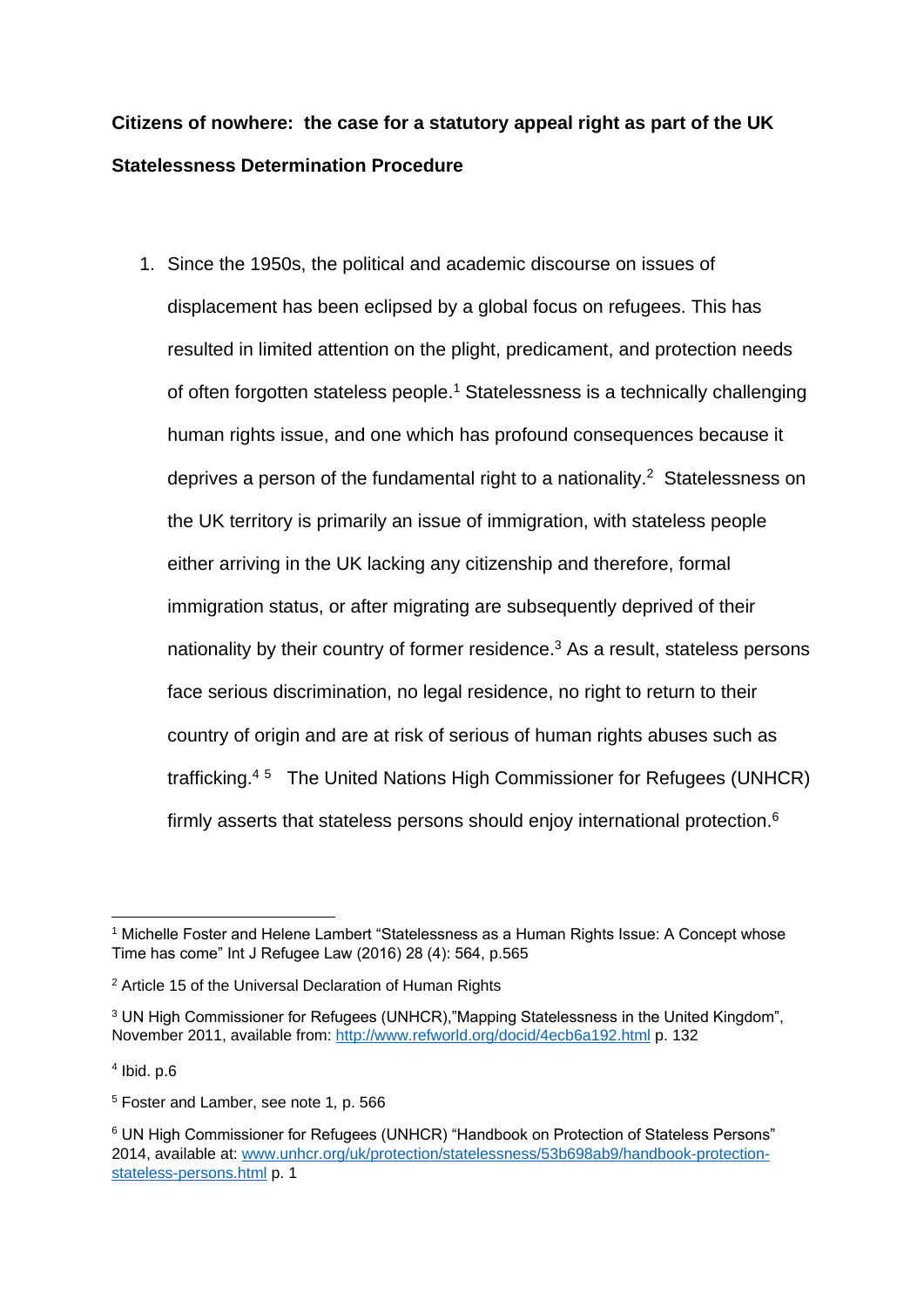- 2. The 1954 Convention relating to the Status of Stateless Persons (herein '1954 Convention') is the foundation for the legal framework under consideration in this essay. The UK was one of the first countries to ratify the 1954 Convention and an implicit obligation contained within this Convention is that states must identify stateless persons within their jurisdiction.<sup>78</sup> In the UK this obligation is fulfilled by the Home Office's establishment of a Statelessness Determination Procedure (herein referred to as an 'SDP'). This procedure enables stateless people to apply for recognition of their status, a form of leave to remain called 'stateless leave' providing the right to work and access to public funds.
- 3. Crucially, however, there is no right of appeal for cases refused under the UK SDP. Those left without leave to remain face several human rights challenges, such as the risk of prolonged or repeated detention<sup>9</sup>, destitution and homelessness<sup>10</sup> and lack of personal safety<sup>11</sup> all the while being unable to leave the UK. An effective review mechanism is therefore necessary to avoid the risk of stateless people going unrecognised by mistakes in decision making on their cases.

<sup>7</sup> Ibid. para. 8

<sup>8</sup> UN High Commissioner for Refugees (UNHCR), *Good Practices Paper – Action 6: Establishing Statelessness Determination Procedures to Protect Stateless Persons*, 11 July 2016, available at: <https://www.refworld.org/docid/57836cff4.html> p. 2

<sup>9</sup> "Mapping Stateless in the United Kingdom", see note 3, p. 10

<sup>10</sup> Ibid. p. 6

<sup>&</sup>lt;sup>11</sup> Catherine Blanchard and Sarah Joy, "Can't Stay. Can't Go. Refused asylum seekers who cannot be returned" British Red Cross (2017), pp. 21-23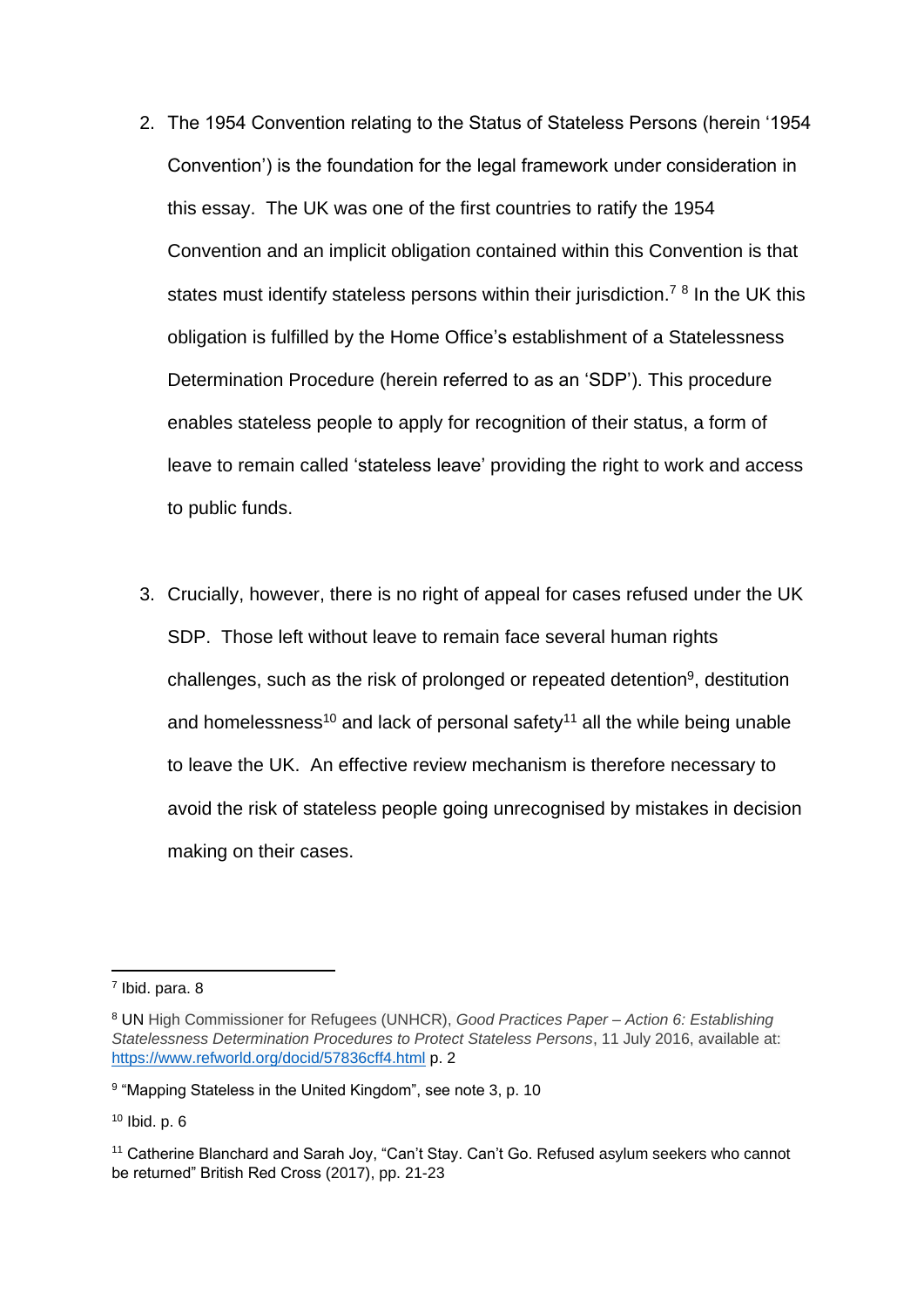- 4. This essay will argue that there should be a statutory appeal right as part of the Statelessness Determination Procedure and presents three broad limbs for this argument.
- 5. Firstly, the lack of an independent appeal process gives rise to issues of procedural fairness. Assessing statelessness requires consideration of complex and often disputed facts. These types of disputes are best resolved by specialist tribunals that allow for a review of both the facts and the law.
- 6. Secondly, an appeal right for stateless leave decisions aligns with current government policy. Appeal rights are available for all protection and human rights claims, and it is anomalous that statelessness is not included within this category.
- 7. Thirdly, the relatively small number of applications under the SDP means that this additional appeal right would have few cost implications. The existing immigration and asylum tribunal provides a system to deal with these appeals, requiring little new infrastructure to ensure the consideration of these cases can take place.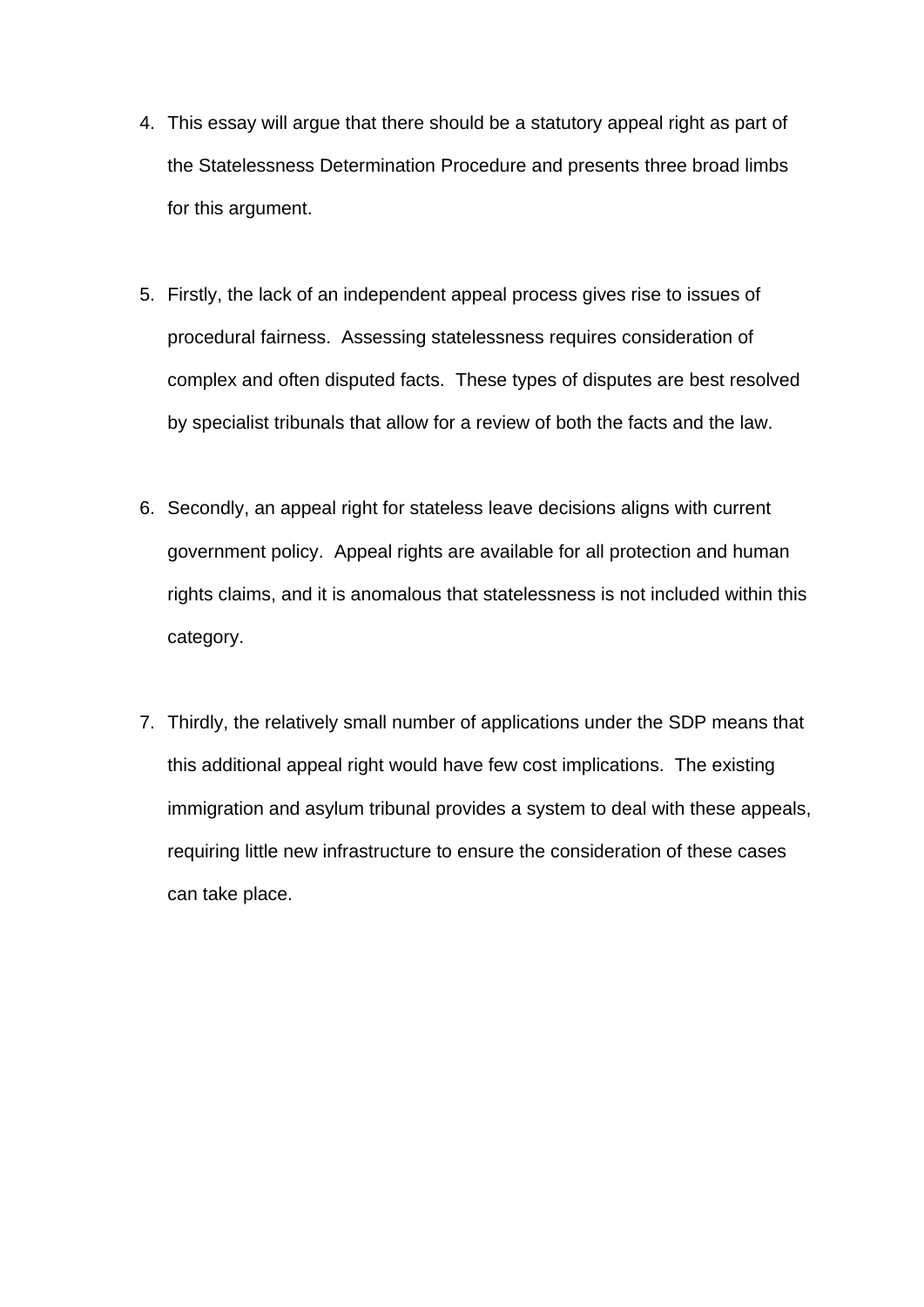## *The legal framework*

- 8. The 1954 Convention defines a stateless person as "*a person who is not considered as a national by any State under the operation of its law".<sup>12</sup>* This is the definition which is used in UK law to determine if an applicant is stateless.
- 9. The international legal framework makes clear that stateless persons are considered a vulnerable group, requiring protection comparable to that of refugees. The 1954 Convention shares many similarities to the 1951 Refugee Convention relating to the Status of Refugees, with in fact the two conventions originally intended to be drafted as a single treaty.<sup>13</sup> The preambles of these Conventions demonstrate the object and purpose of both is concerned with protecting and securing fundamental rights and freedoms for their respective groups.<sup>14</sup> Furthermore, both refugees and stateless person are considered a "*population of persons of concern*", which the UNHCR has a mandate to assist and protect. 15
- 10. Part 14 of the UK Immigration Rules<sup>16</sup> translates the international obligations under the 1954 Convention into UK domestic law. The UK SDP was

<sup>&</sup>lt;sup>12</sup> Article 1(1) 1954 Convention Relating to the Status of Stateless Persons

<sup>&</sup>lt;sup>13</sup> See "Introductory note by the Office of the United Nation High Commissioner for Refugees (UNHCR)" (May 2014) to the 1954 Convention Relating to the Status of Stateless Persons, available at: [https://www.unhcr.org/ibelong/wp-content/uploads/1954-Convention-relating-to-the-Status-of-](https://www.unhcr.org/ibelong/wp-content/uploads/1954-Convention-relating-to-the-Status-of-Stateless-Persons_ENG.pdf)[Stateless-Persons\\_ENG.pdf](https://www.unhcr.org/ibelong/wp-content/uploads/1954-Convention-relating-to-the-Status-of-Stateless-Persons_ENG.pdf)

<sup>&</sup>lt;sup>14</sup> See: Preamble of the 1954 Convention Relating to the Status of Stateless Persons; Preamble of the 1951 Convention Relating to the Status of Refugees

<sup>&</sup>lt;sup>15</sup> See note 13

<sup>&</sup>lt;sup>16</sup> Immigration Rules Part 14: Stateless Persons, available at: <https://www.gov.uk/guidance/immigration-rules/immigration-rules-part-14-stateless-persons>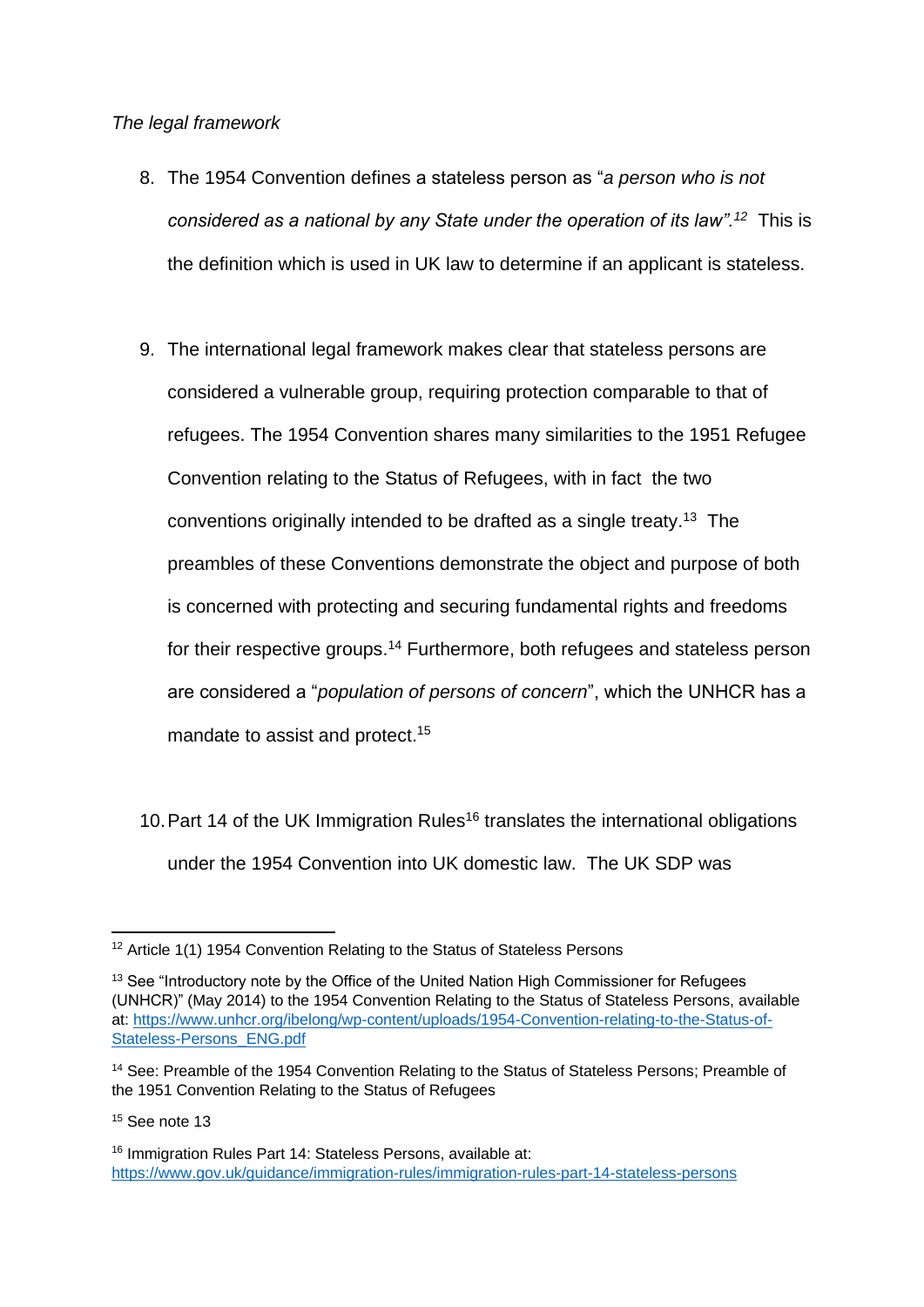introduced in 2013 to "*provide a means for stateless persons … to access their basic human rights by granting them leave to remain in the UK."<sup>17</sup>* This is supplemented by guidance for decision makers.<sup>18</sup> The UK is unique in that it is one of about 20 countries worldwide to have established a formal SDP.<sup>19</sup>

- 11.Part 14 of the Immigration Rules requires Home Office decision makers to address three main questions in order to come to a decision on granting leave to remain as a stateless person. Firstly, the definition of a stateless person in Article 1(1) of the 1954 Convention must be applied as outlined in paragraph 401. Secondly, under paragraph 403(c), a decision-maker must determine whether an applicant is admissible to their country of former habitual residence. Finally, a decision maker must also consider whether an applicant is excluded for recognition under the 1954 Convention<sup>20</sup> or under the General Grounds for Refusal contained in paragraph 322 of the Immigration Rules<sup>21</sup>.
- 12.There is no statutory right of appeal against a decision to refuse stateless leave. <sup>22</sup> Internationally this makes the UK an outlier amongst countries

<sup>&</sup>lt;sup>17</sup> Home Office Policy Guidance "Stateless leave", 30 October 2019, available at: [https://assets.publishing.service.gov.uk/government/uploads/system/uploads/attachment\\_data/file/84](https://assets.publishing.service.gov.uk/government/uploads/system/uploads/attachment_data/file/843704/stateless-leaveguidance-v3.0ext.pdf) [3704/stateless-leaveguidance-v3.0ext.pdf](https://assets.publishing.service.gov.uk/government/uploads/system/uploads/attachment_data/file/843704/stateless-leaveguidance-v3.0ext.pdf) p.6

 $18$  Ibid.

<sup>19</sup> UN High Commissioner for Refugees (UNHCR), *Good Practices Paper – Action 6: Establishing Statelessness Determination Procedures to Protect Stateless Persons*, July 2020, available at: <https://www.refworld.org/docid/5f203d0e4.html> p. 5

<sup>&</sup>lt;sup>20</sup> Article 2, 1954 Convention Relating to the Status of Stateless Persons

<sup>21</sup> Immigration Rules paragraph 322

<sup>22</sup> Home Office Policy Guidance, see note 17, p. 26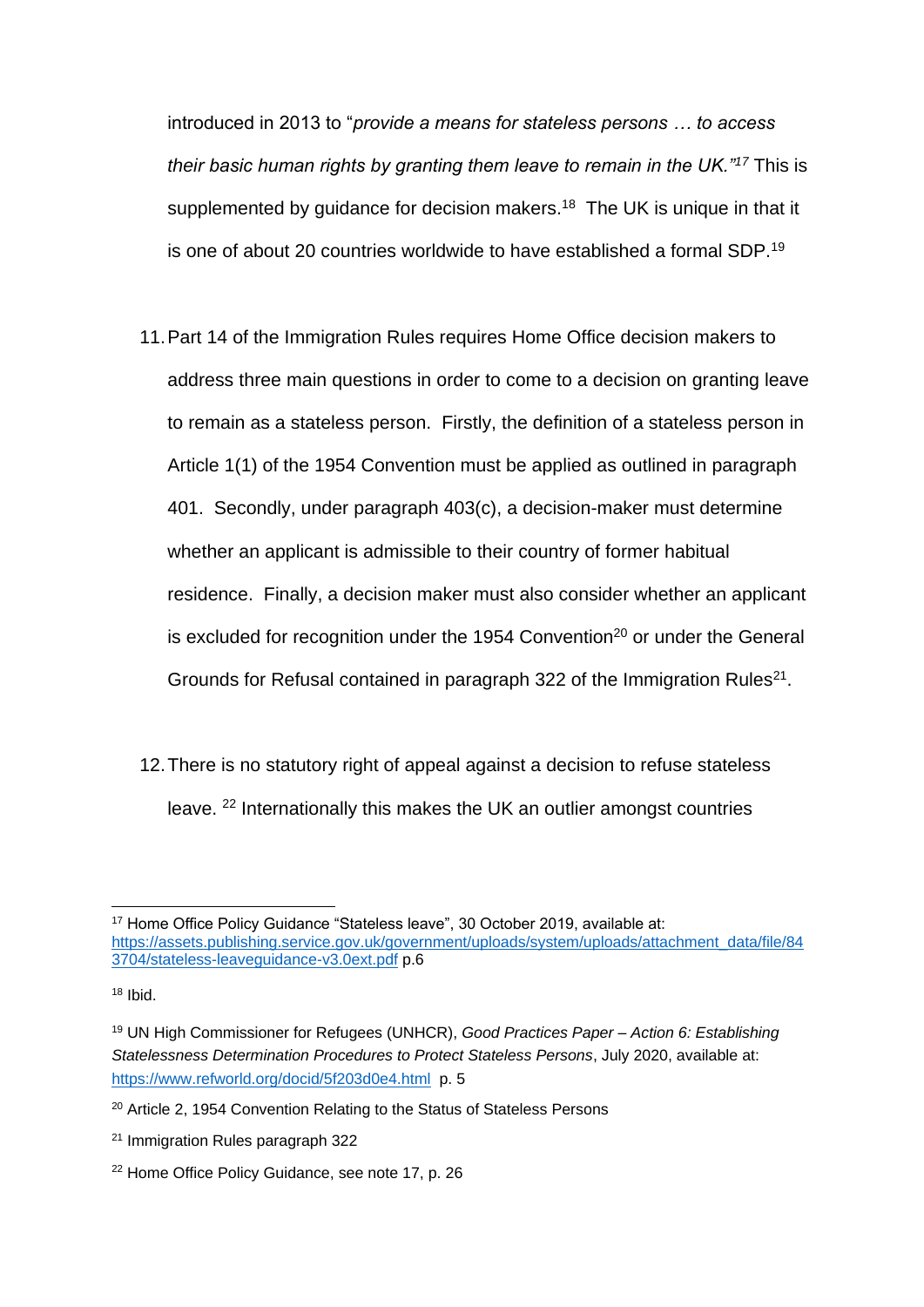operating an SDP.<sup>23</sup> The Immigration Act 2014 reduced rights of appeal to the First-tier Tribunal (Immigration and Asylum Chamber)(FTT) to cover only decisions concerning protection claims and human rights claims.<sup>24</sup> A protection claim is defined as one relating to the Refugee Convention or a claim for humanitarian protection. A human rights claim generally relates to cases where removal from the UK may interfere with Article 8 of the European Convention on Human Rights (ECHR). A claim to be recognised as a stateless person is notably absent from these definitions.

- 13.Those refused stateless leave may instead request an Administrative Review. This is an internal Home Office review that will only consider case working errors.<sup>25</sup> Notably, immigration rules on Administrative Review outline that the reviewer will generally not consider any new evidence.<sup>26</sup> This is a narrow exercise limited to technical errors and not an opportunity to review the substance of the decision.
- 14.In the absence of a statutory appeal right an applicant's sole recourse to independent scrutiny of the Home Office decision is Judicial Review.

<sup>23</sup> UN High Commissioner for Refugees (UNHCR), *Good Practices Paper – Action 6: Establishing Statelessness Determination Procedures to Protect Stateless Persons*, July 2020, available at: <https://www.refworld.org/docid/5f203d0e4.html> p. 18

<sup>&</sup>lt;sup>24</sup> See s.82 of the Nationality, Immigration and Asylum Act 2002 (c41)

<sup>&</sup>lt;sup>25</sup> Immigration Rules Appendix AR: administrative review, available at: <https://www.gov.uk/guidance/immigration-rules/immigration-rules-appendix-ar-administrative-review>

<sup>&</sup>lt;sup>26</sup> Immigration Rules Appendix AR2.4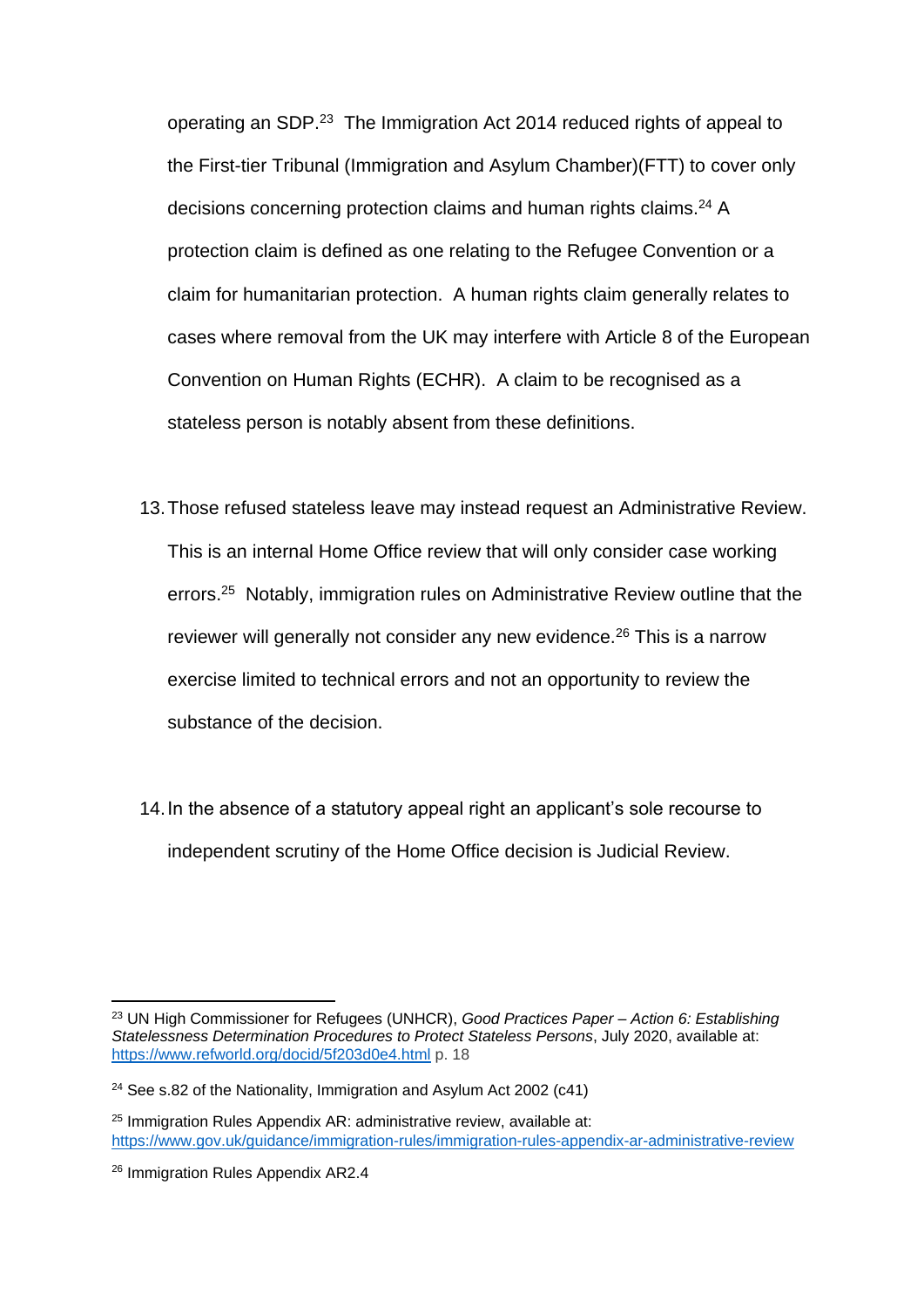*The need for an appeal right to ensure procedural fairness*

- 15.It is an established principle of natural justice that every government decision which has a significant impact should be subjected to the presumption of procedural fairness.<sup>27</sup> Home Office decisions on applications for stateless leave have profound impact since an incorrect decision can leave people at risk of multiple human rights violations.<sup>28</sup> In the immigration context Lady Hale stated that *"access to a tribunal or other adjudicative mechanism established by the state is just as important and fundamental as a right of access to the ordinary courts."<sup>29</sup>* The Leggatt report on Tribunals accepted that administrative review could play a positive role if public bodies adopted the "*kind of independent-mindedness and impartiality which can be expected from tribunals."<sup>30</sup>* However, as examined below this has not been achieved and UNHCR recommends there should be a right of appeal as a procedural guarantee in any statelessness determination procedure.<sup>31</sup>
- 16.Administrative review in the Home Office lacks institutional independence and cannot be regarded as a replacement for a right of appeal.  $32$  This is best illustrated by statistics outlining that only 8% of in-country Administrative

<sup>27</sup> *Ridge v Baldwin [1964] AC 40*

<sup>28</sup> "Mapping Stateless in the United Kingdom", see note 3, pp. 94-96

<sup>29</sup> *Regina v Secretary of State for the Home Department, Ex parte Saleem [2001] 1 WLR 443* at 458 (Hale LJ)

<sup>&</sup>lt;sup>30</sup> Robert Thomas and Joe Tomlinson, "A different tale of judicial power: administrative review as a problematic response to the judicalisation of tribunals" P.L. 2019, 537-562, p. 544

<sup>31</sup> UNHCR Handbook, see note 6, para. 76

<sup>&</sup>lt;sup>32</sup> Thomas and Tomlinson, see note 30, p. 544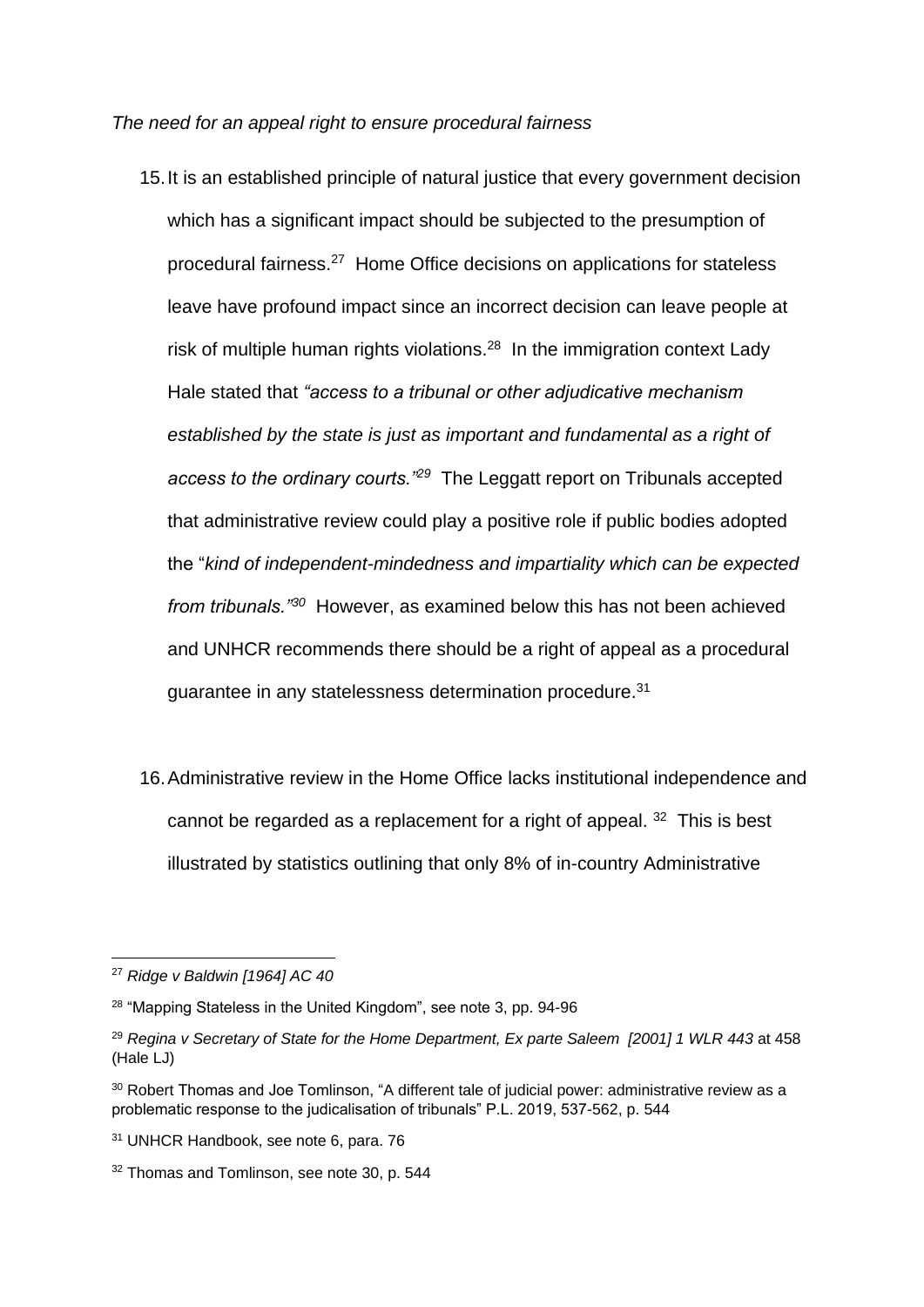Reviews are successful<sup>33</sup>. This is despite an internal Home Office review which estimated that approximately 60% of the volume of appeals allowed are due to case working errors.<sup>34</sup> The Independent Chief Inspector of Borders and Immigration (ICIBI) found significant causes of concern during his inspection of the Administrative Review process, finding a lack of scrutiny whereby Administrative Review decisions often repeated incorrect reasoning from the initial decision. $35$  The conclusion drawn by legal academics has been that "*administrative review has largely weakened the ability of people to secure redress"*. 36

17.A refusal of stateless leave can be subject to Judicial Review. However, this alone is also not a suitable redress mechanism for statelessness cases. As Lord Diplock identifies, the grounds of Judicial Review are those of "illegality", "irrationality" and "procedural impropriety"<sup>37</sup>. Judicial Review therefore has limited scope, focused on whether a public authority has acted lawfully, and it is not a review of the merits of a decision. Lord Kerr further confirms that the nature of Judicial Review is "*not to be confused with a full merits review"* even

<sup>35</sup> Ibid. para. 2.10

<sup>&</sup>lt;sup>33</sup> Independent Chief Inspector of Borders and Immigration (ICIBI), "An inspection of the Administrative Review processes introduced following the 2014 Immigration Act (September-December 2015)", May 2016, para. 2.29

<sup>34</sup> Ibid. footnote 8

<sup>36</sup> Thomas and Tomlinson, see note 30, p538

<sup>37</sup> *Council of Civil Service Unions v Minister for the Civil Service [1984] [UKHL 9](http://www.bailii.org/uk/cases/UKHL/1984/9.html) [1985] A.C. 374* at 410 (Diplock LJ)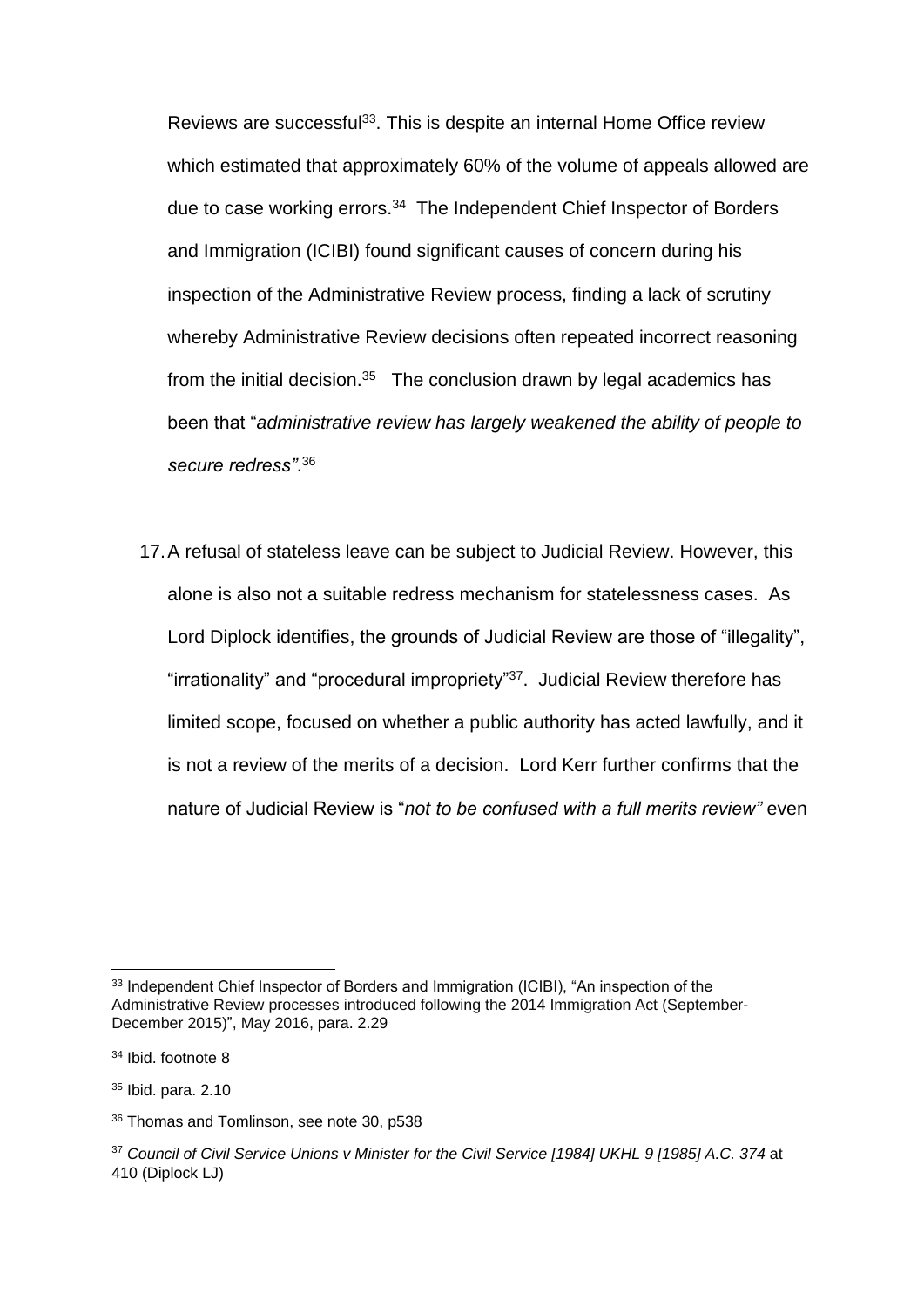in human rights cases where the proportionality of a decision may be under inquiry.<sup>38</sup>

18.Statelessness cases are complex, requiring a high level of scrutiny akin to asylum cases. $39\,40$  The definition in Article 1(1) of the 1954 Convention requires 'proof of a negative' in that a stateless person must be able to demonstrate they have no nationality. Statelessness cases therefore present significant evidentiary and practical challenges requiring a full merits review.<sup>41</sup> The decision maker must consider the operation of foreign law, both in theory and in practice, whilst the absence of documentary evidence such as a passport or identity documents can pose significant challenges in determining how a country in which the applicant was born or previously resided, considers the citizenship status in question.<sup>42</sup> The truthfulness or credibility of the applicant is also paramount, and an area notably absent from the Home Office policy guidance<sup>43</sup>. Decision making is therefore complex, presenting many pitfalls for the decision maker.

<sup>38</sup> *Machalak v GMC [2017] UKSC 71* [20] (Kerr LJ)

<sup>&</sup>lt;sup>39</sup> Independent Chief Inspector of Borders and Immigration (ICIBI), "An inspection of Administrative Reviews (May-December 2019)", May 2020, para 11.5

<sup>40</sup> Robert Thomas *Immigration Judicial Reviews: An Empirical Study* (2019), p. 127

<sup>41</sup> UNHCR Handbook, see note 6, para. 77

 $42$  Ibid. para. 95

<sup>43</sup> Home Office Policy Guidance, see note 17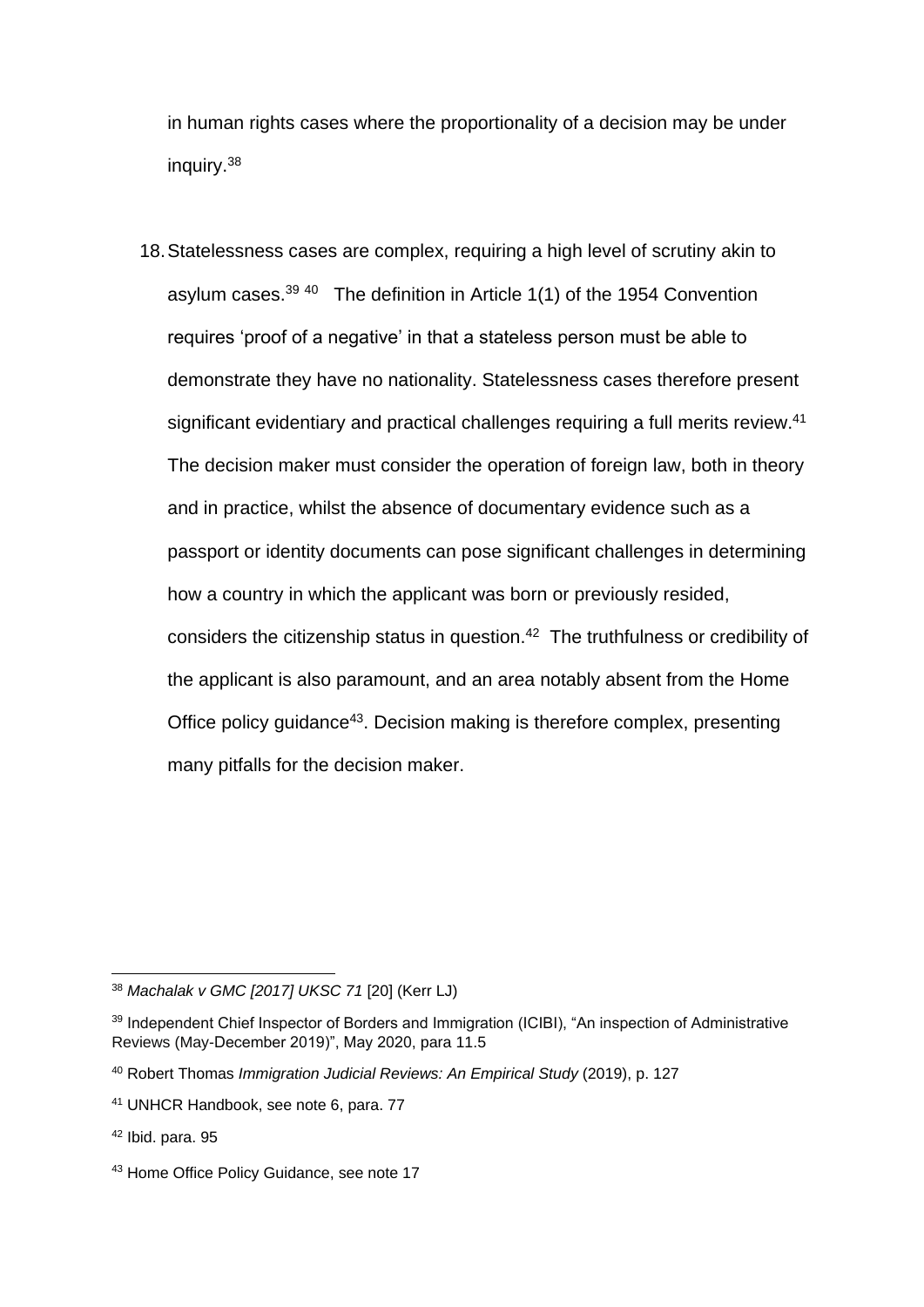- 19.The available statistics further suggest that Home Office decision making is flawed and prone to errors.<sup>44</sup> The Home Office does not publish regular statistics on statelessness, however, UNHCR reports that in 2017 there were 969 applications to the SDP with 98 grants of stateless leave between 2013 and 2017.<sup>45</sup> This is an unusually low grant rate, in some years as low as 5%.<sup>46</sup> In the comparable context of asylum cases the grant rate in 2017, was 22% with 41% of appeals being allowed. $47$  The lack of judicial scrutiny may therefore, be part of the explanation for the low grant rate in statelessness cases.<sup>48</sup>
- 20.Evidence from practitioners also suggests there are significant shortcomings in the determination of facts by decision makers in the SDP. Country evidence is fundamental to statelessness determination<sup>49</sup>, but the ICIBI found major limitations in Home Office Country of Origin Information (COI) reports. COI reports were found to be neither up to date, nor did they permit decision makers to reach objective judgements.<sup>50</sup> Given the potentially crucial

<sup>49</sup> UNHCR Handbook, see note 6, para. 86

<sup>44</sup> Johanna Bezzano and Judith Carter "Statelessness in practice: Implementation of the UK Statelessness Application Procedure", University of Liverpool Law Clinic (3 July 2018), p.14

<sup>45</sup> UN High Commissioner for Refugees (UNHCR), *UNHCR submission to the Post-Implementation Review Evidence Gathering Exercise of the Legal Aid, Sentencing andPunishment of Offenders Act 2012*, 28 September 2018, available at:<https://www.unhcr.org/uk/5bb70cea4.pdf> para. 31

<sup>46</sup> Immigration Law Practitioners Association (ILPA) and University of Liverpool Law Clinic *"*Statelessness and applications for leave to remain: a best practice guide" (2016), p. 7

<sup>47</sup> Georgina Sturge, "Asylum Statistic", House of Commons Library, (Number SN01403, 3 September 2020), pp. 9-10

<sup>48</sup> Bezzano and Carter, see note 43, p. 30

<sup>&</sup>lt;sup>50</sup> Independent Chief Inspector of Borders and Immigration (ICIBI), "An inspection of the Home Office's production and use of Country of Origin Information (April-August 2017)", January 2018, p. 2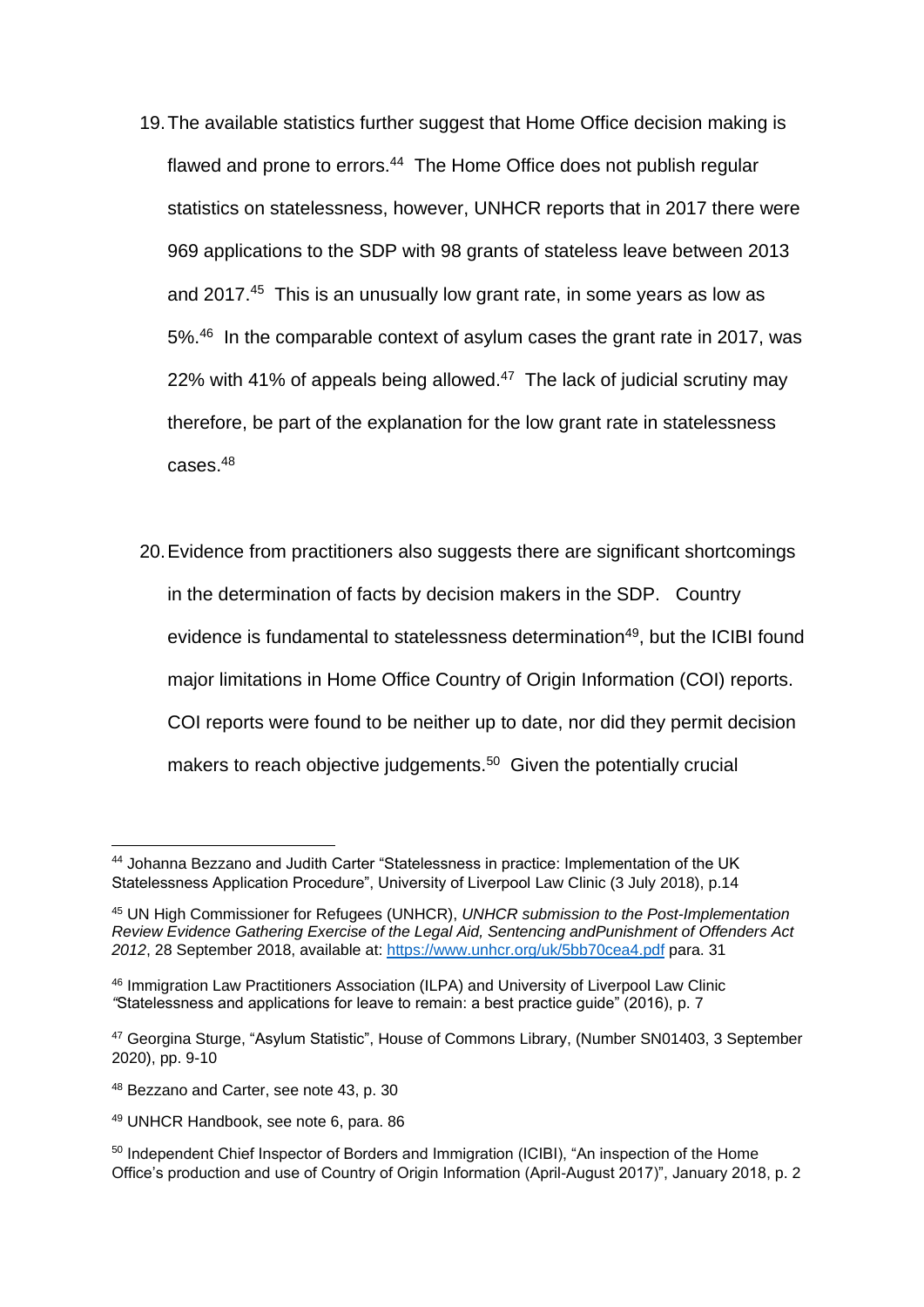importance of personal testimony, interviews are not conducted regularly, even when these could be used to resolve evidential issues.<sup>51</sup> This can potentially lead to findings on credibility based on incomplete evidence. Even where clear evidence of statelessness exists, decision makers can misinterpret the facts. This is reported to be the case with Palestinians who have never resided in the Occupied Palestinian Territories.<sup>52</sup> However, there is no mechanism to correct inevitable errors resulting from the complexity of these cases.

- 21.An appeal to a specialist tribunal is the most effective way to ensure procedural fairness in statelessness cases. The conventional meaning of an appeal "*entails a review of an original decision in all its aspects.*" 53 This means a tribunal can have jurisdiction over both facts and law. Unlike in the Administrative Review process an appellant can therefore submit new evidence, to aid with the interpretation of facts, or give oral evidence to clarify directly to the tribunal. Statelessness cases are characterised by disputed facts<sup>54</sup> thus an independent adjudicative body that can make findings of fact is fundamental to ensure fairness.
- 22.Crucially an appeal process is more likely to provide finality for statelessness cases than the current system. In an appeal a tribunal can substitute the

<sup>51</sup> Bezzano and Carter, see note 43, p. 18

<sup>52</sup> Ibid. p. 20

<sup>53</sup> *Machalak v GMC [2017] UKSC 71* [20] (Kerr LJ)

<sup>54</sup> Bezzano and Carter, see note 43, p. 2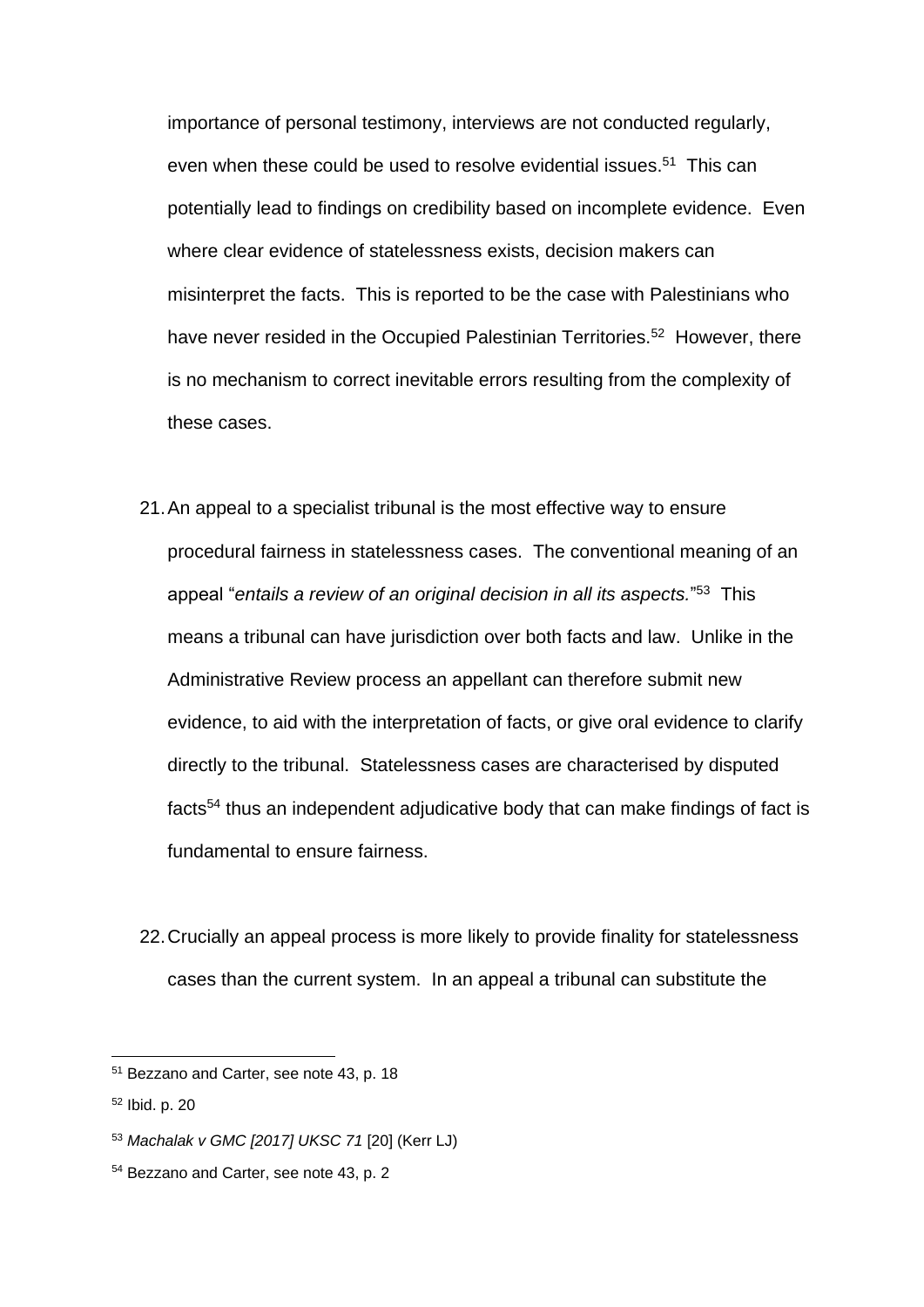decision under review with its own.<sup>55</sup> In the area of immigration the current lack of appeal rights and reliance on judicial review can result in significant delay and costs. If a Home Office decision is struck down in judicial review proceedings it is sent back to the Home Office to be remade. It is not uncommon for the Home Office at this stage to make new errors.<sup>56</sup> Whilst it is open to the Home Office to appeal a tribunal decision, this process is nevertheless more likely to bring finality to the case.<sup>57</sup> The timely conclusion of cases, reduces both uncertainty for the individual and costs for the public purse, through what could be a more efficient approach for the Home Office and the justice system.

### *Policy and costs arguments for a right of appeal*

23.The absence of an appeal right under the SDP is a policy abnormality that should be corrected. The policy behind the Immigration Act 2014 purposefully maintained appeal rights for cases that fall for consideration under the Refugee Convention, for humanitarian protection or on human rights grounds.<sup>58</sup> However crucially, Parliament did not specifically consider the issue of withdrawing appeal rights for statelessness cases.<sup>59</sup> The Home

<sup>55</sup> *Machalak v GMC [2017] UKSC 71* [20] (Kerr LJ)

<sup>56</sup> Robert Thomas and Joe Tomlinson "A Design Problem for Judicial Review: What We Know and What We Need to Know about Immigration Judicial Reviews" UK Constitutional Law Association, [https://ukconstitutionallaw.org/2017/03/16/robert-thomas-and-joe-tomlinson-a-design-problem-for](https://ukconstitutionallaw.org/2017/03/16/robert-thomas-and-joe-tomlinson-a-design-problem-for-judicial-review-what-we-know-and-what-we-need-to-know-about-immigration-judicial-reviews/)[judicial-review-what-we-know-and-what-we-need-to-know-about-immigration-judicial-reviews/](https://ukconstitutionallaw.org/2017/03/16/robert-thomas-and-joe-tomlinson-a-design-problem-for-judicial-review-what-we-know-and-what-we-need-to-know-about-immigration-judicial-reviews/) accessed September 2020

<sup>57</sup> Thomas, see note 40, p. 23

<sup>58</sup> Ibid., p. 163

<sup>59</sup> Ibid., p. 163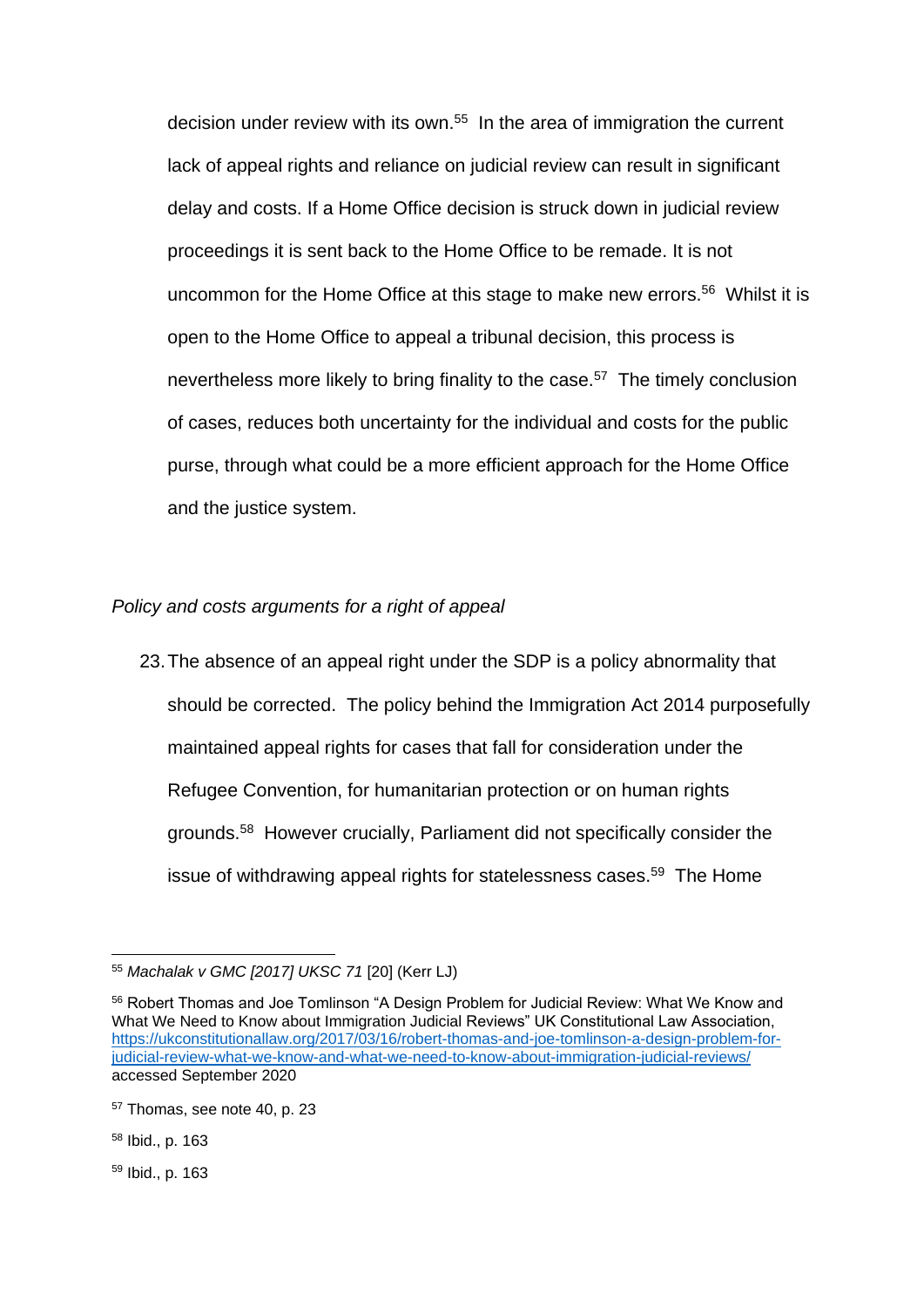Office's own policy guidance importantly recognises stateless persons are "*vulnerable to serious discrimination"<sup>60</sup>* and that the purpose of the SDP is to provide a means for stateless persons "*to access their basic human rights".<sup>61</sup>* This therefore presents a contradiction that needs to be resolved.

- 24.Statelessness should rightly be considered as an issue concerning fundamental human rights. The introduction to the 1954 Convention uses the language of protection.<sup>62</sup> The UNHCR Handbook on the protection of stateless persons further emphasises that the 1954 Convention is concerned with "*ensuring the protection of this vulnerable group".<sup>63</sup>* It should be highlighted however, that mere regularisation of immigration status is not sufficient to safeguard stateless persons, since the 1954 Convention provides a set of core rights attached to the specific recognition of Stateless Status.
- 25.A further policy rationale by Government for replacing appeal rights with Administrative Review was the expectation that it would reduce costs and delay.<sup>64</sup> After a re-inspection of Administrative Review, in his 2020 report ICIBI "*noted that the Home Office had yet to demonstrate it had delivered an efficient, effective and cost-saving replacement for appeals*."<sup>65</sup> Furthermore,

<sup>60</sup> Home Office Policy Guidance, see note 18, p. 5

 $61$  Ibid., p. 6

 $62$  See note 13, "Introductory note by the Office of the United Nation High Commissioner for Refugees (UNHCR)"

<sup>63</sup> UNHCR Handbook, see note 6, para 3

<sup>64</sup> Independent Chief Inspector of Borders and Immigration (ICIBI), see note 33, p. 2

<sup>&</sup>lt;sup>65</sup> Independent Chief Inspector of Borders and Immigration (ICIBI), see note 39, para 3.4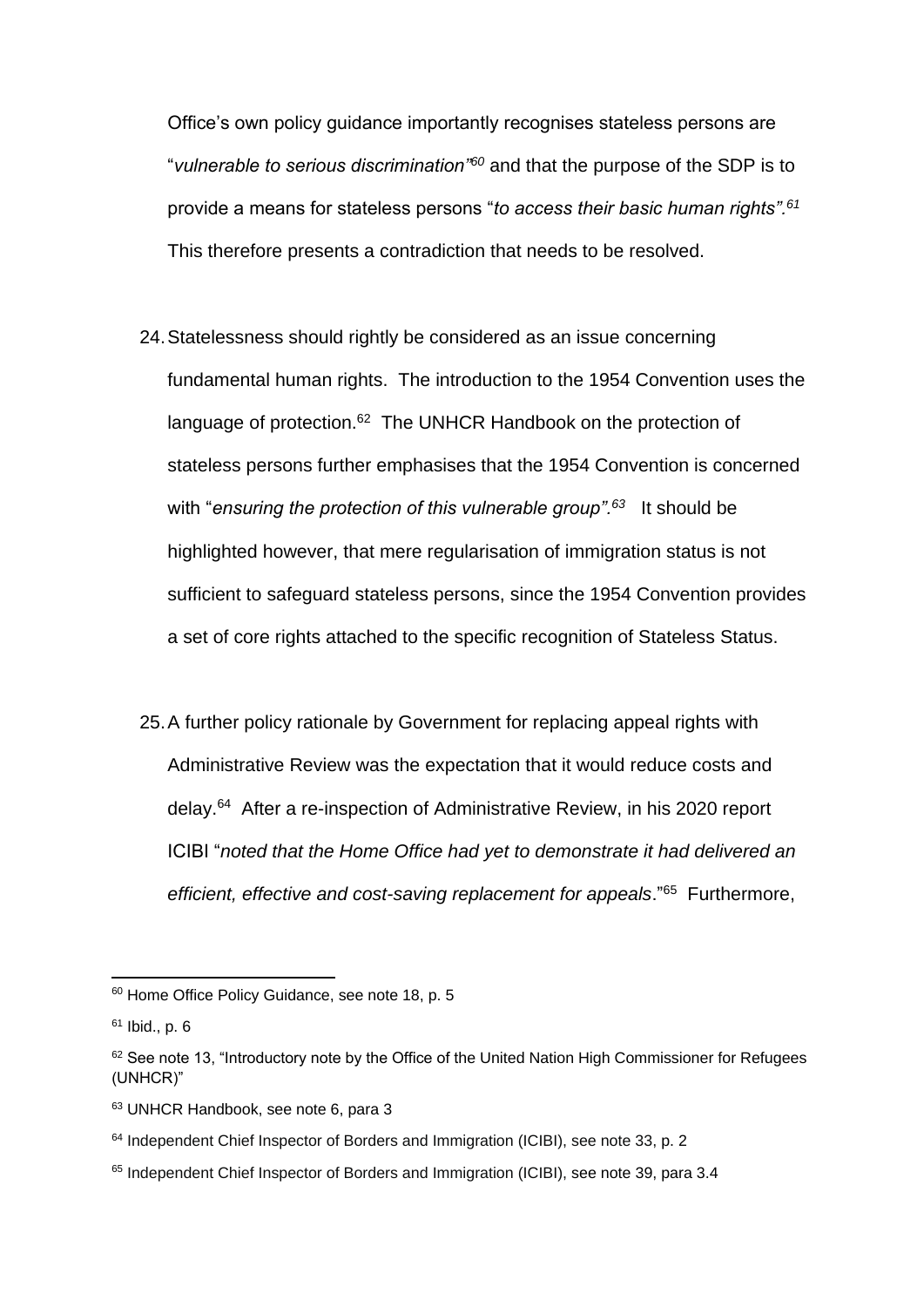statelessness applications are relatively small in number, with less than a thousand per year.<sup>66</sup> This suggests that the cost implications for providing an appeal right would be outweighed by the need for effective redress in cases concerning fundamental rights.

- 26.A specialist immigration tribunal already exists in the form of the FTT (Immigration and Asylum Chamber). Given that a significant part of the FTT's caseload is asylum cases, the tribunal is accustomed to dealing with the evidentiary, credibility and legal issues arising in complex protection appeals. Case studies from reports by Asylum Aid, UNHCR and Liverpool Law Clinic further detail many instances where the FTT has made findings of fact on statelessness.<sup>67</sup> Therefore, to introduce an appeal right to the SDP would generate no costs otherwise associated with the need to create a new adjudicative body.
- 27.Given the reduction in appeals achieved by the Immigration Act 2014 the introduction of an appeal right under the SDP will not add significant extra pressure on the Tribunal. The number of appeals received by the FTT in 2018/19 was approximately 44, 000 cases, down from 105, 000 cases in 2013/14.<sup>68</sup> On average only about a third of asylum claimants in a year lodge an appeal.<sup>69</sup> Using this as a guide to estimate the number of appeals that

<sup>66</sup> UNHCR, See note 45

 $67$  "Mapping Stateless in the United Kingdom", see note 3; Bezzano and Carter, see note 43

<sup>68</sup> Marialuisa Taddia "Staying Powers" Law Gazette [https://www.lawgazette.co.uk/features/staying](https://www.lawgazette.co.uk/features/staying-powers/5104294.article)[powers/5104294.article](https://www.lawgazette.co.uk/features/staying-powers/5104294.article) accessed September 2020

 $69$  Sturge, see note 47, p. 10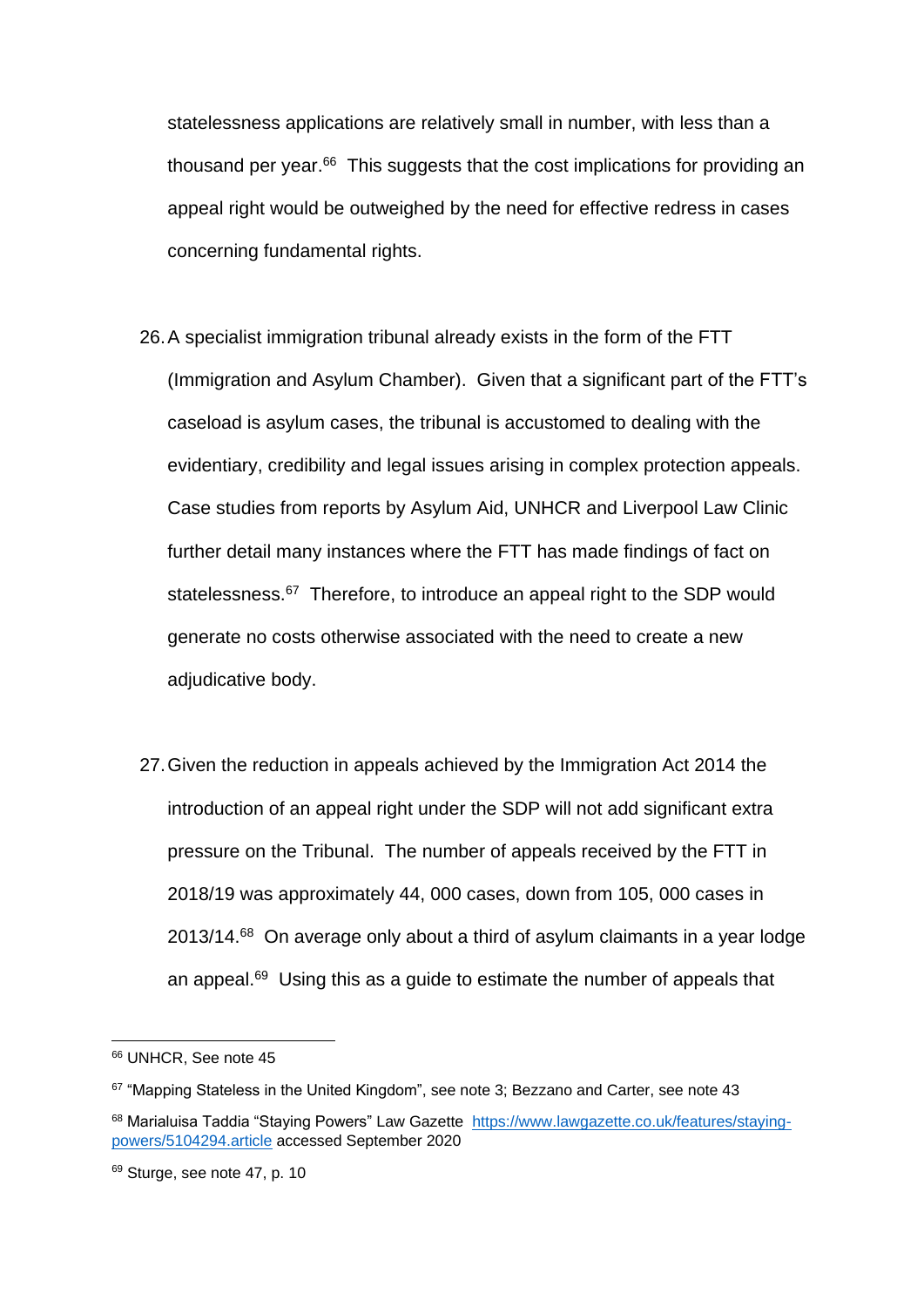might be lodged against a refusal of stateless status, this would result in a mere 350 appeals per year. The cost impact of granting a right to appeal for SDP decisions is therefore likely to be negligible.

- 28.At the time of introduction in 1971, immigration appeals were regarded as a vital safeguard necessary for the rule of law.<sup>70</sup> With the Immigration Act 2014, the limitation on appeal rights was introduced hand in hand with the so-called 'hostile environment' aimed at making the UK a less welcoming place for migrants.<sup>71</sup> This policy was partly responsible for the so-called 'Windrush scandal', which led to Commonwealth Citizens being wrongly detained, deported and denied legal rights. <sup>72</sup> The Windrush Lessons Learned Review concluded that in the face of poor decision making, the reduced number of immigration appeal routes meant there were insufficient safeguards.<sup>73</sup>
- 29.The Windrush scandal was connected to complex nationality laws and the difficulties of proving citizenship for people in vulnerable situations who lacked documents.<sup>74</sup> The parallels with stateless claims is self-evident, the only difference being that decision makers were required to assess British nationality laws instead of those of a foreign country. Importantly, the Windrush scandal does not stand in isolation, with stateless people in the UK

<sup>70</sup> Thomas and Tomlinson, see note 30, p. 552

<sup>71</sup> Joint Committee on Human Rights *Legislative Scrutiny: Immigration Bill* (2013-14, HL 102, HC 935), p. 3

<sup>72</sup> "Windrush Scandal Explained" JCWI available at: [https://www.jcwi.org.uk/windrush-scandal](https://www.jcwi.org.uk/windrush-scandal-explained)[explained](https://www.jcwi.org.uk/windrush-scandal-explained)

<sup>73</sup> Wendy Williams *Windrush Lessons Learned Review* (March 2020, HC 93) p.146

<sup>74</sup> Ibid., p. 82